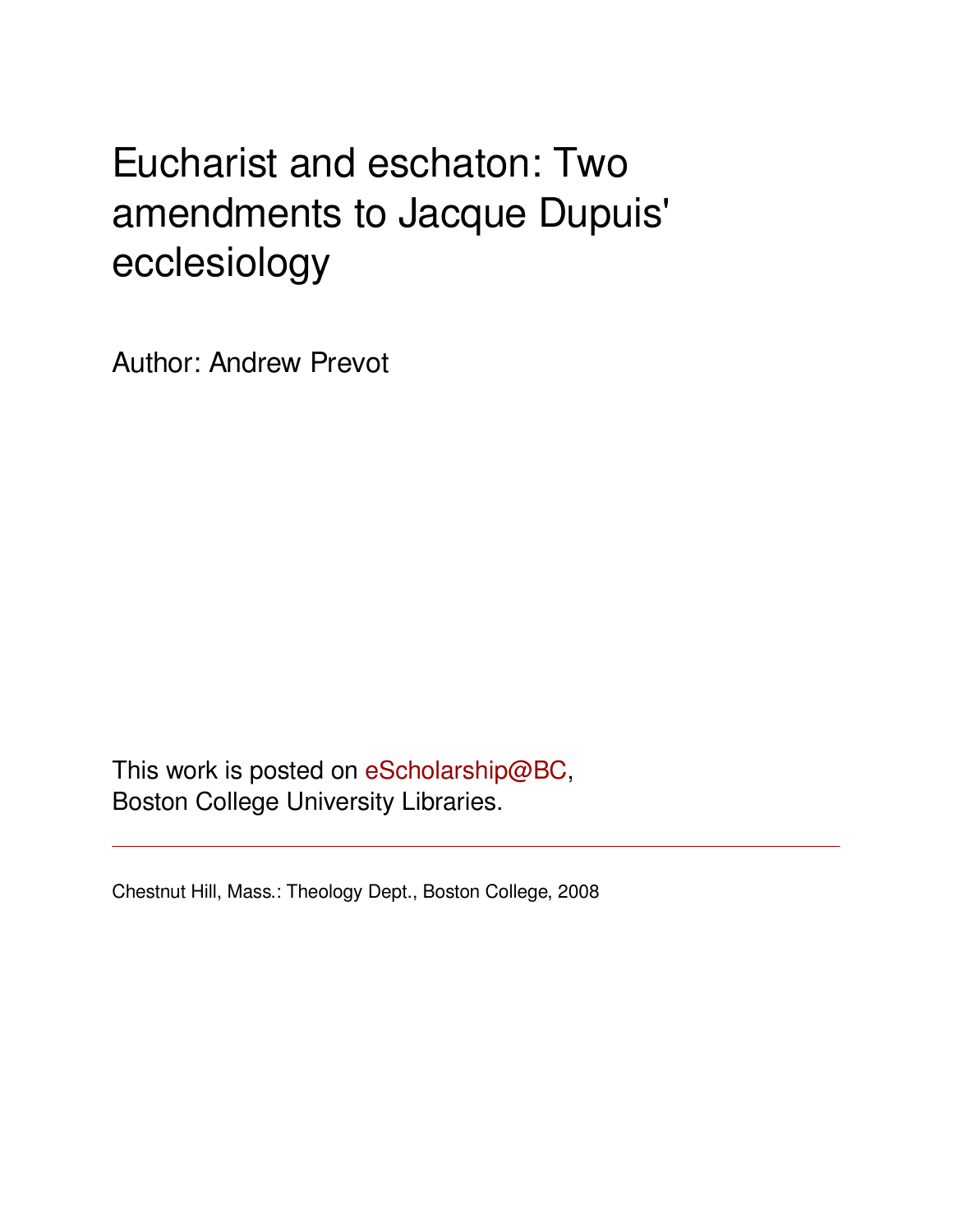## Eucharist and Eschaton:

### Two Amendments to Jacques Dupuis' Ecclesiology

#### Andrew Prevot

In post-Vatican II Catholic ecclesiology, questions of the church's role in salvation and its relation to other religions have been approached in part by drawing a distinction between the church and the kingdom of God. Jacques Dupuis' theology exemplifies this trend. He treats the kingdom as a mystery of justice and mercy coextensive with the historical and eschatological scope of God's saving activity, whereas he understands the church as a limited sacramental community of baptized Christians whose mission is to be a historical sign and instrumental cause of the kingdom. Dupuis' understanding of the difference between the kingdom and the church supports his idea that other religions can be seen from a Catholic theological perspective as "ways of salvation."<sup>1</sup> Since the kingdom is constitutive of God's saving presence within and beyond history, and since its existence is not limited to the boundaries of the church, Dupuis argues that the traditional "exclusivist" and "ecclesiocentric" teaching that "there is no salvation outside the church" needs to be discarded. In its place, he proposes an inclusive "Christocentric" and "regnocentric" theory, in which the saving power of God's kingdom—which is always mediated both by the missions of the Son and the Spirit and through the diverse contexts of human experience—is not only present outside the church but also within other religions. Because they mediate the kingdom, these religions can be seen as "ways" or "participated mediations" of salvation, even while they remain external to the church. $2$ 

Although it has much to commend it, Dupuis' discussion of the kingdom and the church has not escaped controversy. The Notification on Dupuis issued by the Congregation for the Doctrine of the Faith in 2001 suggests that Dupuis' theology may not do enough to safeguard the intrinsic connection between the church and salvation. The CDF does not condemn any of Dupuis' propositions in this document, but it does seek to clarify "notable ambiguities."<sup>3</sup> In particular, the CDF states that one must believe that "the Church is sign and instrument of salvation for all people."<sup>4</sup> Apparently, then, the Congregation perceives in Dupuis' work some potential to obscure the church's identity both as universal sign and universal instrument of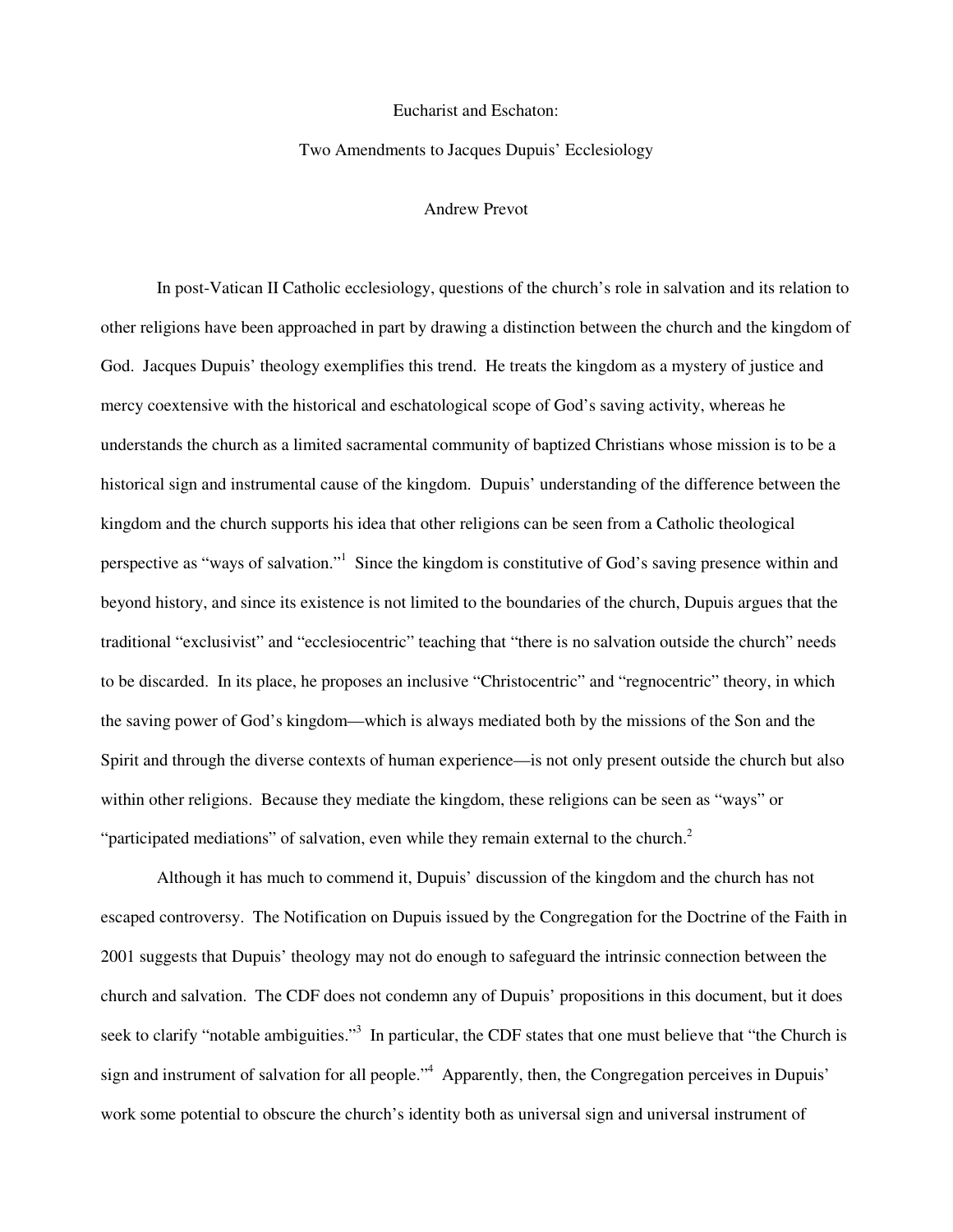salvation. Moreover, in *Dominus Iesus*, the Congregation expresses concern that some theologians have begun to challenge the "intimate connection between Christ, the kingdom, and the Church."<sup>5</sup> Although Dupuis is not mentioned by name here, it would not be unreasonable to question whether—and, if so, to what extent—his way of parsing the distinction between church and kingdom is vulnerable to this criticism.<sup>6</sup>

In this essay, I shall propose two amendments or modifications to Dupuis' ecclesiology in response to these points of doctrinal and theological contention. (Of course, there are many other contentious issues which have been and could be addressed elsewhere.) The first modification involves broadening Dupuis' understanding of the church's role as the "universal sacrament of salvation."<sup>7</sup> Although Dupuis suggests that the church can signify the kingdom for those who do not belong to it as its members, his ecclesiology would be more consistent with Catholic teaching if it also affirmed the universal scope of the *instrumental causality* which the church exercises by virtue of its sacramental identity. The second modification consists in retrieving the Second Vatican Council's understanding of the church, not only as a *historical* sacrament of salvation, but also as an *eschatological* reality awaiting its fulfillment. This retrieval of the eschatological dimension of the church can preserve Dupuis' distinction between the church and the kingdom, insofar as these are historical realities, while at the same time erasing any suggestion that one could belong to the kingdom in the eschaton without in some way belonging to the eschatological church.

The Eucharistic dimension of Vatican II's ecclesiology establishes the theological warrant for both of these amendments to Dupuis' proposal. With respect to the first modification, the church's Eucharistic offering of the sacrifice of Christ to the Father for all people can be seen as a universal instrumental cause of the salvation of those outside the church. With respect to the second modification, one can affirm the eschatological unity of the kingdom and the church by acknowledging the presence of this unity already as an inchoate mystery in the historical church, especially in its reception of the Eucharist. Highlighting the universally causal and eschatological aspects of Vatican II's teachings regarding the church's celebration of the Eucharist reaffirms the intrinsic bond existing between the church, the kingdom, and salvation which the CDF suggests is not sufficiently clear in Dupuis' theology, and it does so without disturbing the essence of his argument. Other religious paths outside the church can be participated mediations of the saving presence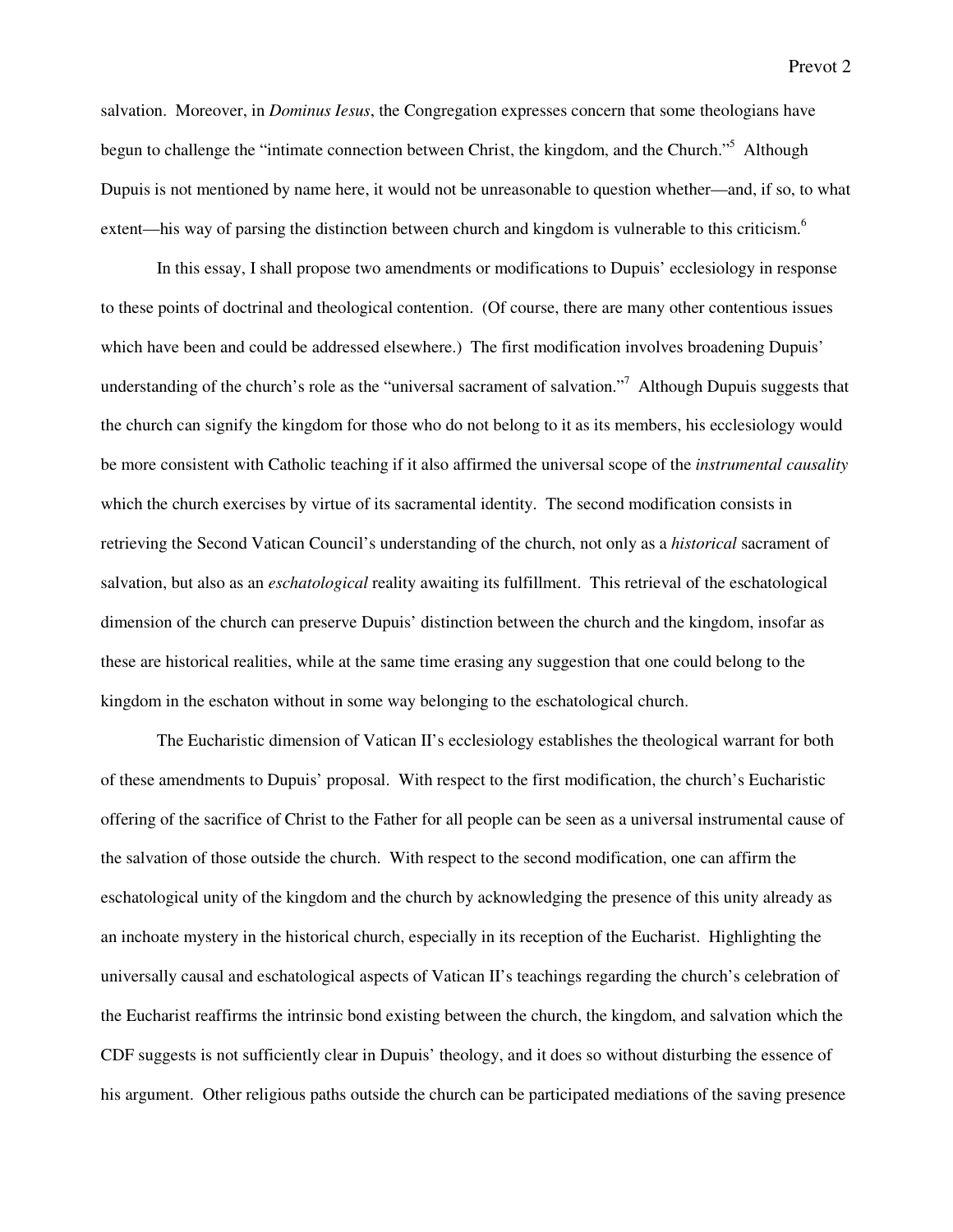of Christ in the Spirit and of the historical emergence of the kingdom while, at the same time, benefiting from the *universal instrumental causality* of the Eucharistic liturgy and being oriented toward a final union in the *eschatological church* which continues this liturgy for all eternity.

We shall proceed by examining more closely the ecclesiological aspects of Dupuis' theology, primarily with reference to his most recent work *Christianity and the Religions: From Confrontation to*  Dialogue.<sup>8</sup> Then we shall return to the Eucharistic ecclesiology of Vatican II in order to retrieve an understanding of the church in its universally causal and eschatological aspects. Finally, we shall take up the concerns raised by the Notification and *Dominus Iesus* once again in order to make the case that a doubly modified version of Dupuis' ecclesiology both leaves his argument for the salvific value of other religions essentially intact and allows it to accord more readily with Catholic doctrine.

## **1. The ecclesiological aspects of Dupuis' Christo- and regnocentrism**

Dupuis describes Christ as the unique and universal mediator of salvation.<sup>9</sup> By contrast, he thinks of the church as "a derived, related mystery" that stands in need of a "radical 'decentering'" so that our understanding of salvation can be "'recentered' on the mystery of Jesus Christ."<sup>10</sup> He views this movement of de- and re-centering as a necessary "paradigm shift" from a "narrow ecclesiocentric approach" which excludes non-Christians from the saving activity of God to a "broader Christocentric perspective"<sup>11</sup> which explicitly includes those outside the church in God's plan of salvation.<sup>12</sup> Dupuis argues that the missions of the Son and the Spirit were already at work before the incarnate Son, Jesus of Nazareth, gathered together the disciples who would become the first members of the church.<sup>13</sup> This pre-ecclesial divine activity can be discovered both in God's covenant with the Jewish people<sup>14</sup> and in the planting of the preparatory seeds of the Word throughout all the nations.<sup>15</sup> Moreover, in the years following the birth of the church, these missions have not been confined to its visible presence but have continued to touch the lives of those who are "outside" the ecclesial Body of Christ.<sup>16</sup> Thus, although God's historical economy of salvation is always intrinsically Christological and pneumatological, this economy is limited neither "temporally" or "spatially" to the mystery of the church. At bottom, Dupuis' paradigm shift from ecclesiocentrism to Christocentrism is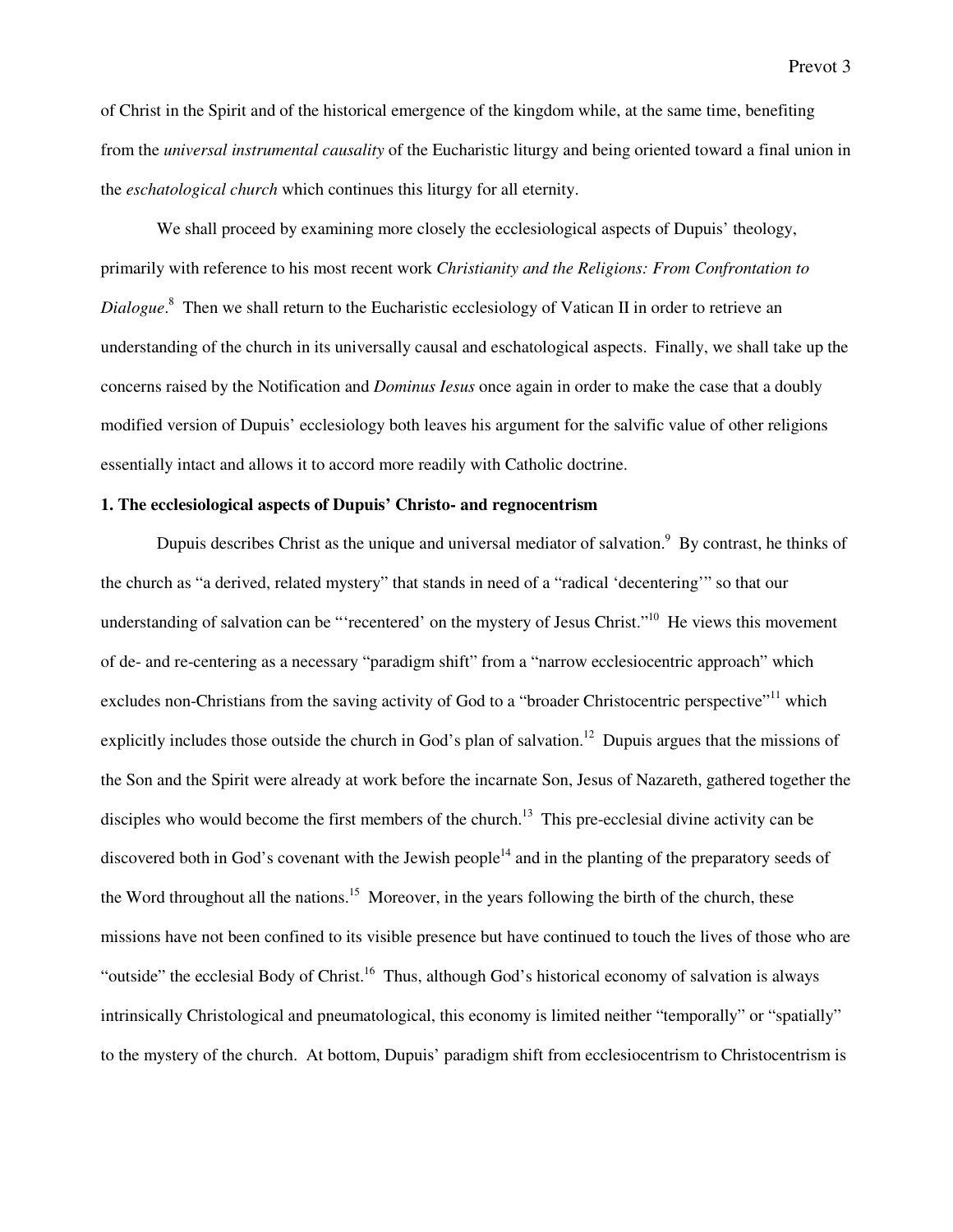nothing other than this awareness that the Son and the Spirit are at work both "before" and "outside" the church's historical existence.

Dupuis argues that the saving activity of God in the Son and the Spirit is constitutive of the kingdom of God. He explains that the historical emergence of the kingdom includes liberation from various forms of "enslavement and oppression,"<sup>17</sup> but its final end consists in the eschatological "realization of God's plan of salvation."<sup>18</sup> Thinking of the integral whole of God's liberating and saving presence both within and beyond history in terms of the kingdom is what Dupuis means by "regnocentrism." In this sense, regnocentrism is essentially Dupuis' Christocentrism by another name.<sup>19</sup> Through his adoption of a regnocentric perspective, Dupuis simply repeats the "paradigm shift" away from ecclesiocentrism in a slightly different form: just as the saving activity of God is not confined to the church, neither is the kingdom restricted to any ecclesial boundaries. Moreover, because the kingdom which is constituted by God's saving activity is "temporally" and "spatially" greater than the church, Dupuis rejects the traditional idea of the "Ekklesia ab Abel" and other "extended" concepts of the church which attempt to equate it absolutely with the kingdom.<sup>20</sup> Instead, he favors a position that he believes is a more accurate representation of the ecclesiology of Vatican II: namely, that the church is not coextensive with the kingdom but is rather a "universal sacrament of salvation" and a "necessary" "sign and instrument" of the kingdom in history.<sup>21</sup>

For its members (those who are baptized as Christians),  $^{22}$  Dupuis argues that the church's sacraments "constitute a true mediation of the action of Jesus Christ in the ecclesial community."<sup>23</sup> This sacramental mediation of Christ is not only a sign of salvation for the church but also, in scholastic terminology, an exercise of "instrumental efficient causality in the strict sense":<sup>24</sup> i.e., an action of grace performed by God through the church with the effect of drawing its members together into the "unity of the Spirit."<sup>25</sup> Dupuis grants that, as a "universal sacrament of salvation," the church bears "witness" to the mystery of the kingdom by universally signifying the grace of Christ for those who do not belong to the church, but he does not believe that it explicitly "carries out an activity of universal mediation" for non-Christians "in the strict theological sense" of instrumental causality.<sup>26</sup> Hence, he takes the expression "universal sacrament of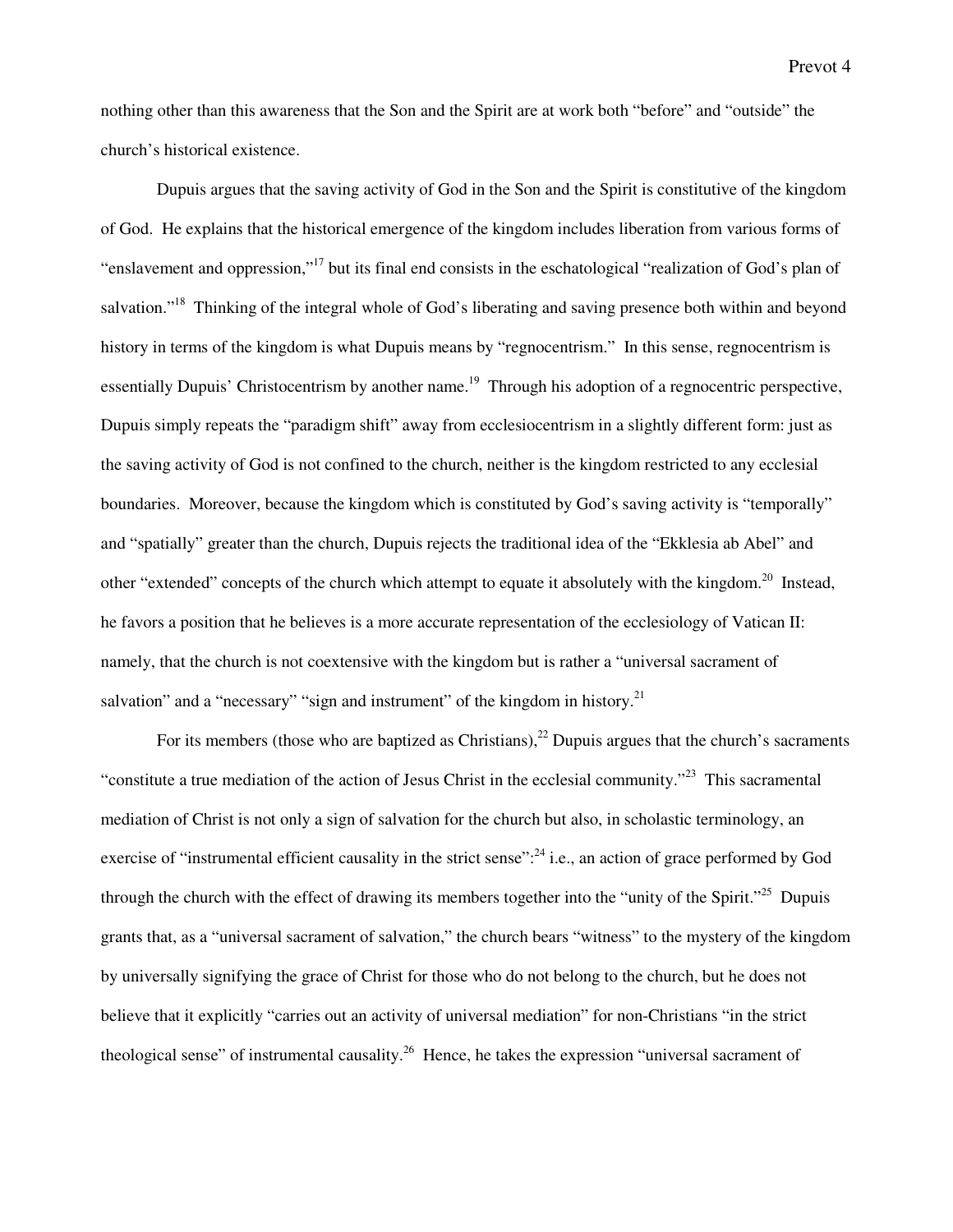salvation" to imply that the church is a universal *sign* of salvation, but not an instrumental efficient *cause* for anyone except its members.

Yet Dupuis qualifies this apparent rejection of the church's universally instrumental mediation of the kingdom in three ways. First, he argues that, while one need not deny the possibility of some "'implicit mediation'—albeit difficult to conceive," by which the church would instrumentally cause the salvation of non-Christians, there is nothing in the understanding of the church as a universal sacrament of salvation which requires one to believe in an *explicit* mediation.<sup>27</sup> Second, though not implying any *instrumental* causality, Dupuis nevertheless treats the intercessory prayers of the church for the salvation of all people as indicative of a different kind of causality which is "not of the order of efficiency but of the moral order and of finality."<sup>28</sup> Third, Dupuis makes the claim, with reference to Vatican II and *Redemptoris Missio*, that those who are not members of the church by baptism are nevertheless "'oriented' toward it, inasmuch as in it is found the fullness of the means of salvation."<sup>29</sup> He explains that this "fullness of means" is found within the one true church, which "subsists in the Catholic Church,"<sup>30</sup> and which is "'indissolubly united' to Christ as his Body."<sup>31</sup> Hence, although Dupuis does not ascribe to the church an explicitly instrumental mediation of salvation for those "outside," he nevertheless maintains that all those who are saved are potentially the recipients of an implicit and/or morally causal mediation and are in any case universally oriented toward the church because of its completeness.

Despite these qualifications, Dupuis ultimately claims that, for Christians, the church both signifies and instrumentally causes the grace whereby they are united to Christ in the Spirit; whereas for non-Christians, the church does not function universally as an instrumental cause of their salvation.<sup>32</sup> This way of parsing the universal sacramentality of the church differently for members and non-members (excluding its instrumentally causal aspect from the latter) contradicts the official teaching that the church is not only a sign but also an instrument of salvation for all people.

Moreover, although Dupuis argues that non-Christians are "oriented" toward the church, he tends to consider the church almost exclusively as a "sacrament of the Kingdom in history,"<sup>33</sup> a historical sign which cannot be "an end in itself."<sup>34</sup> The church appears to have no constitutive place in the eschaton.<sup>35</sup> Rather, as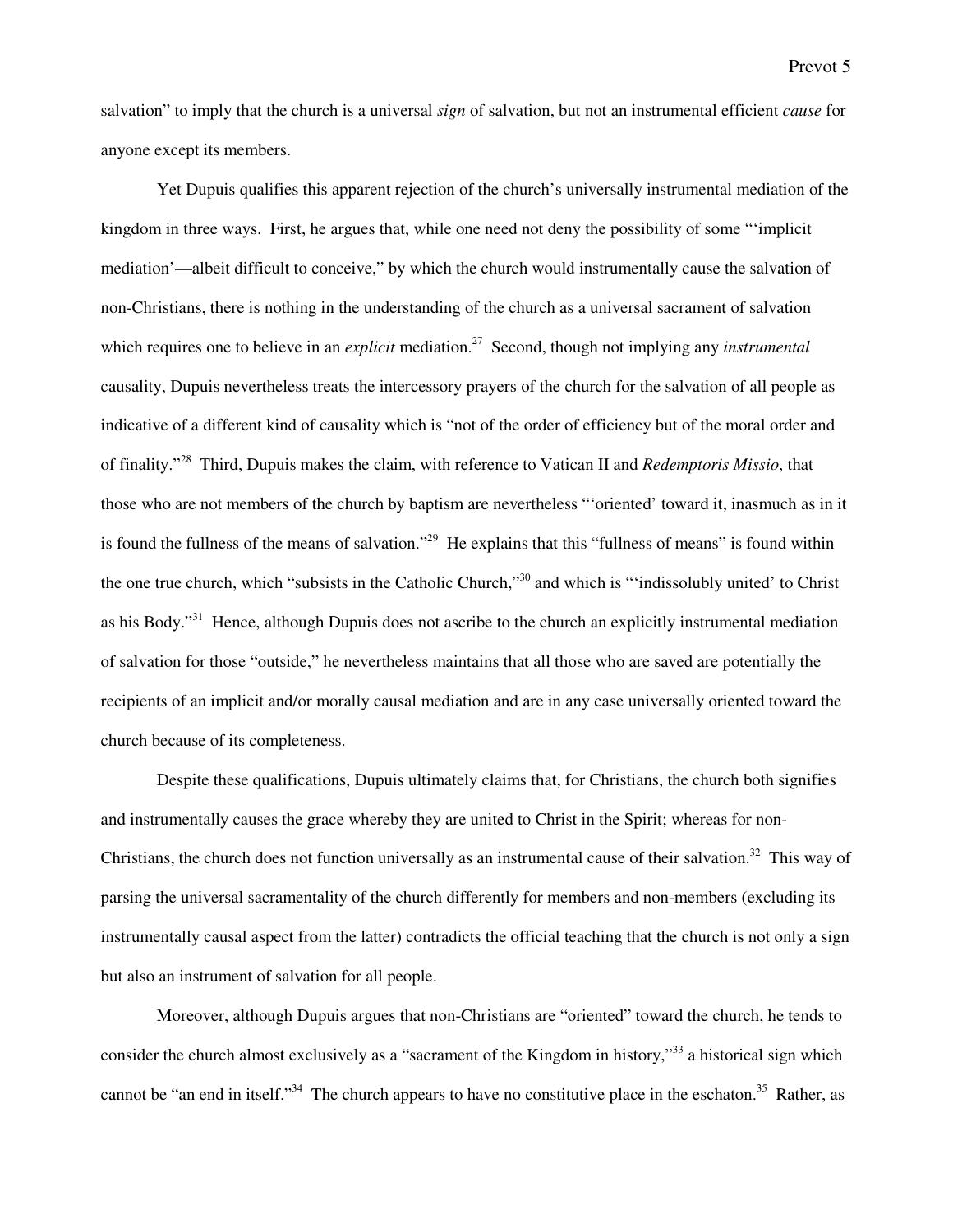Prevot 6

a historical, "de-centered" reality, it can only be one among many ways to participate in the kingdom in history, even if it is, as he affirms, the most complete or normative one.<sup>36</sup> Dupuis describes the eschaton, not as the fulfillment of a distinctly ecclesial mystery, but as "a convergence between the religious traditions," in which "all things" will be recapitulated "in Christ."<sup>37</sup> He foresees it as a "final perfection" of "the Reign of God," but not uniquely of the church.<sup>38</sup> Hence, Dupuis' Christo- and regnocentric shift away from ecclesiocentrism continues unchanged in his eschatology, with the consequence that the church and the kingdom are not only distinct in history but also finally distinct in eternity (if anything of the church remains). Ultimately, for Dupuis, the church will be one among many religious communities that have converged to form the perfected kingdom, rather than a perfected reality consisting of all the redeemed members of the kingdom. As with Dupuis' exclusion of instrumental causality from the church's universal sacramentality, the predominantly historical focus of his ecclesiology causes problems for a unified understanding of the relationship between the church, the kingdom, and salvation—in this case by leaving the eschatological dimension of this relationship underdetermined.

#### **2. Two amendments in light of Vatican II's Eucharistic ecclesiology**

 The fathers of the Second Vatican Council describe the "Eucharistic sacrifice" as the "fount and apex of the whole Christian life."<sup>39</sup> Although they depict the church in many ways, one of the central images is that of the "Mystical Body of Christ" which "subsists in the Catholic Church."<sup>40</sup> The council teaches that the unity of this Mystical Body is "strengthened in Holy Communion" by the sacramental Body of Christ which the priestly people of the church both offer to the Father and receive into their own living bodies in the midst of their Eucharistic celebration.<sup>41</sup> A closer examination of this Eucharistic aspect of Vatican II's ecclesiology supports two modifications of Dupuis' proposal: a retrieval of the church as a *universal means* of salvation and as an *eschatological reality* finally inclusive of all human beings in the kingdom.

 The first modification consists of reasserting the instrumentally causal function which belongs to the church as the "universal sacrament of salvation." As Francis Sullivan notes in his discussion of Vatican II in *Salvation Outside the Church?*, "for the church to be the universal sacrament of salvation, it is not enough that it be a sign; it must also serve as an instrument of salvation."<sup>42</sup> Unlike Dupuis, Sullivan does not think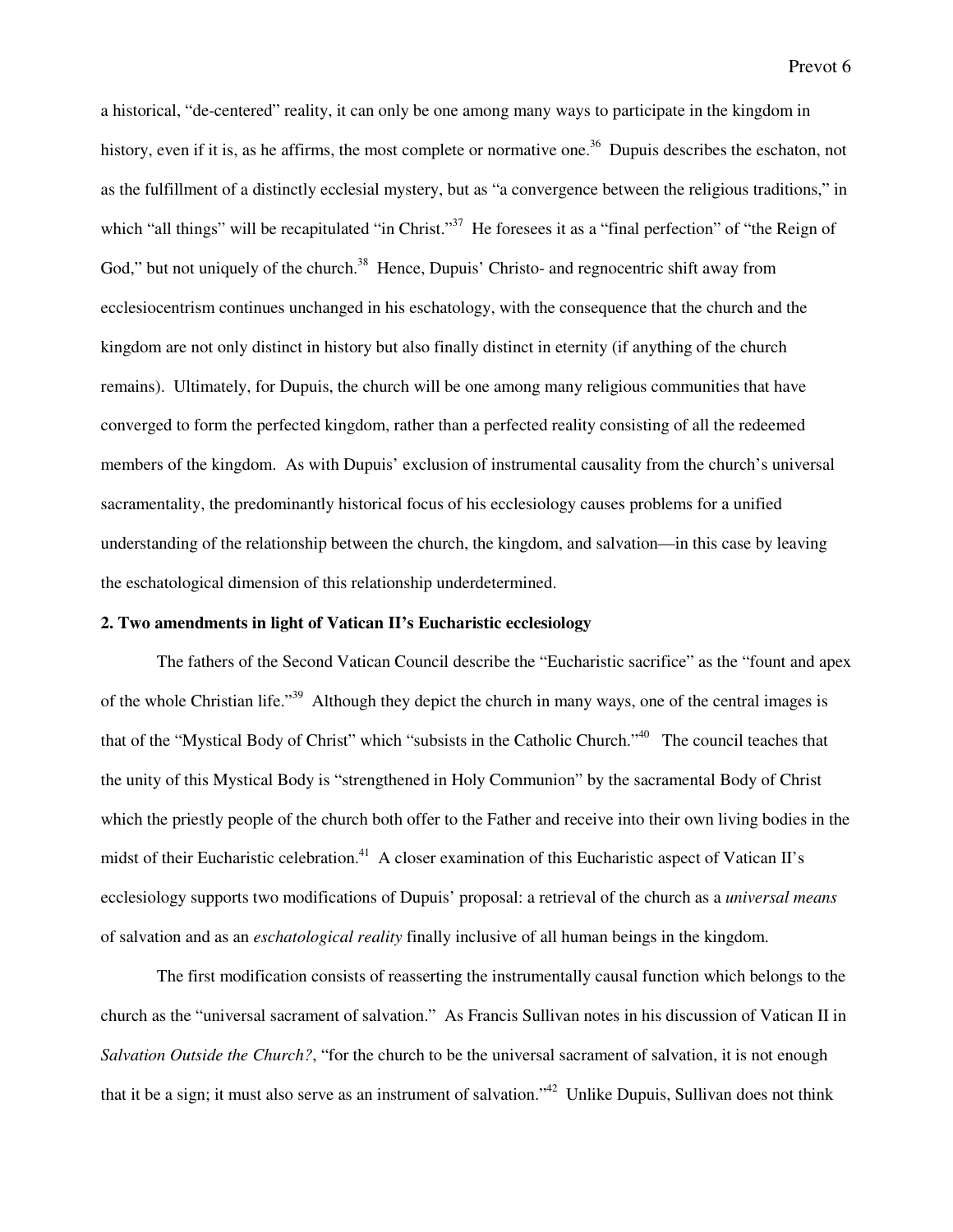that the council's understanding of the church's universal sacramentality excludes its instrumental causality from those who are non-Christians. Sullivan does not limit the church's universal role to its act of signifying the kingdom, nor to an implicit mediation which is "difficult to conceive," nor to a non-efficient order of "final causality." Instead, he cites *Lumen gentium*'s teaching that the church is used by God "as an instrument for the redemption of all<sup>343</sup> to support his idea that the church explicitly exercises a universal mediation of salvation in the strict sense of instrumental causality.

For an example of this universal instrumentality, Sullivan turns to Vatican II's teaching regarding the church's Eucharistic liturgy. He affirms that "what is made present in the celebration of the Eucharist is the unique sacrifice which obtained the grace of redemption for the whole world."<sup>44</sup> In other words, the sacrifice that is present and offered at the Eucharist is for all people. It is not a private, Christian affair. Sullivan argues that, as a "priestly people,"<sup>45</sup> the members of the church, both ordained and lay, offer Christ's redemptive sacrifice to the Father not only for themselves but also, as the official Eucharistic Prayers of the post-Vatican II church make clear, "for all your people, and all who seek you with a sincere heart"<sup>46</sup>—hence. for Christians as well as non-Christians. Sullivan concludes that

it is not inconsistent with these prayers, or with the doctrine of Vatican II which they reflect, to believe that through the church's unique role as a priestly people, offering the Eucharistic sacrifice to the Father along with her divine head, the church plays an instrumental role in the hidden work of the Holy Spirit for the salvation of those 'whose faith is known to God alone.<sup>'47</sup>

It seems, then, that Vatican II provides sufficient ground for modifying Dupuis' theory in the following way: through its Eucharistic liturgy, the church not only signifies but also *instrumentally mediates* salvation in the strict sense for *all who are saved*, whether within or outside the church.

The second modification consists of drawing attention to the eschatological dimension of the church. Vatican II offers an image of the church not only as a historical reality but also as it is present in the everlasting glory of heaven. Once again, the church's constitutive connection with the Eucharist is central to this aspect of Vatican II's ecclesiology. The council affirms that "our union with the Church in heaven is put into effect in its noblest manner especially in the sacred Liturgy,"<sup>48</sup> and it is in "celebrating the Eucharistic sacrifice" that "we are most closely united to the Church in heaven."<sup>49</sup> The council teaches that through its celebration of the Eucharist the church is not only a historical sign and instrument, but also the everlasting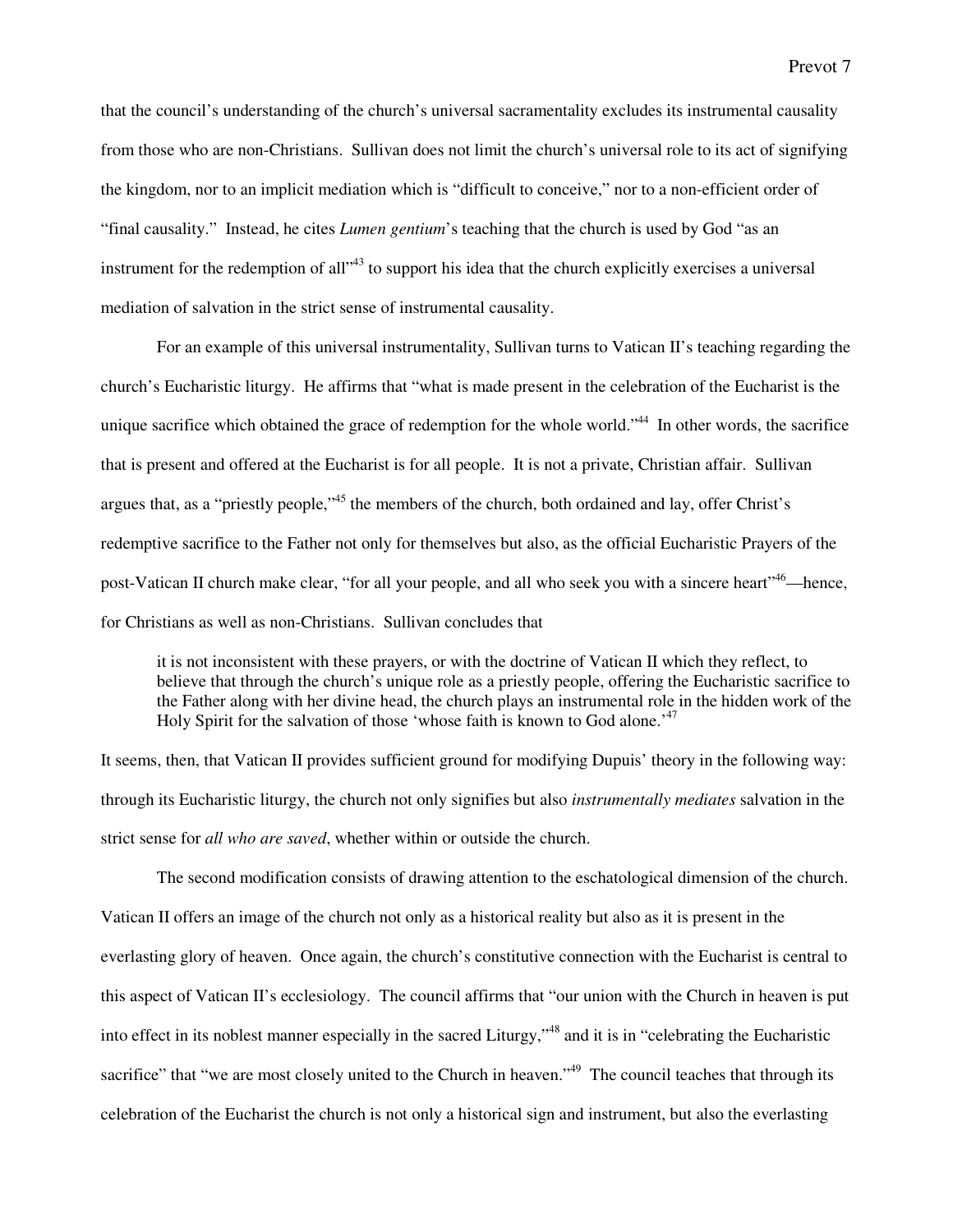"kingdom of Christ" which is present now only "in mystery."<sup>50</sup> This mysterious presence of the kingdom of Christ, as it exists historically in the "unity of all believers who form one body in Christ," is "expressed and brought about" in the "sacrament of the eucharistic bread" which they share.<sup>51</sup> Yet not only Christians but all people "are called to this union"<sup>52</sup>—i.e., to this very Body of Christ, which is now present in the church only as mystery, but which will ultimately be revealed in glory as a communion inclusive of all the people in the kingdom of heaven. Although the perfection of this communion in the Body of Christ is an eschatological reality, Vatican II still calls it "the Church." Moreover, its continuity with the church in history is manifest in the mystery of the Eucharist, for in this sacrament the faithful receive the nourishment of Christ's "own Body and Blood"<sup>53</sup> which incorporates them into his everlasting Mystical Body, and they join the heavenly chorus in "one song of praise."<sup>54</sup>

In contrast to Dupuis, the council reaffirms the patristic teaching regarding the "Ekklesia ab Abel," but it does so only within an eschatological frame of reference: "at the end of time," the church "will gloriously achieve completion, when, as is read in the Fathers, all the just, from Adam and 'from Abel, the just one, to the last of the elect,'  $(2^*)$  will be gathered together with the Father in the universal Church."<sup>55</sup> One need not reject Dupuis' historical distinction between the kingdom and the church in order to accept this eschatological image of the church from Abel, which would include all human beings in the heavenly kingdom. Nor, for that matter, should one dismiss Dupuis' "paradigm shift" from ecclesiocentrism to Christo- and regnocentrism, insofar as this shift takes place in history. For both Dupuis and Vatican II agree that the "pilgrim church,"<sup>56</sup> existing in its present historical form and remaining in need of "growth and continual sanctification,"<sup>57</sup> cannot "find in itself its own reason for being"<sup>58</sup> but must look forward to and strive for "the City that is to come."<sup>59</sup> Nevertheless, Vatican II's teaching does imply that any legitimate departure from ecclesiocentrism will be bounded by history, for at the end of time, Christ, and his church, and his kingdom will all be central, for they will be one unified reality: one Body, continuing an everlasting worship of "God and 'the Lamb who was slain."<sup>60</sup>

This understanding of the eschatological and heavenly dimension of the church, already present historically in mystery, especially in the Eucharist, does not imply that the church will make its way into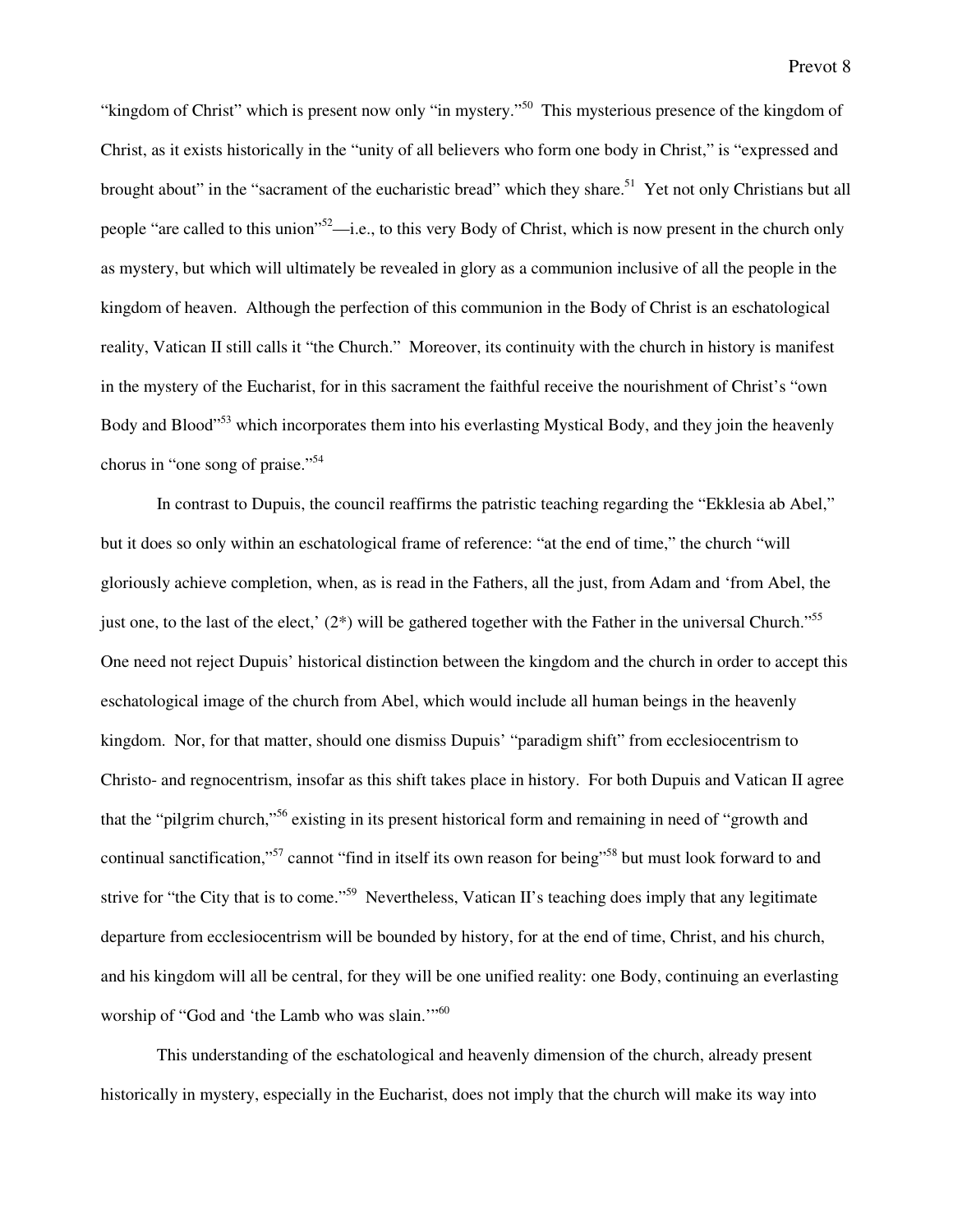Prevot 9

eternity unchanged. On the contrary, many aspects of the church are thoroughly connected with its role in history.<sup>61</sup> The hierarchical, juridical, and institutional features are particularly likely to disappear in the heavenly glory, for there will be no need for bishops and priests to act *in persona Christi*, nor for there to be any other authority save the Lordship of Christ, who will have subjected all things to himself.<sup>62</sup> Yet, although these "hierarchical organs" of the church are confined to history,<sup>63</sup> its identity as a communion of members in the Body of Christ, nourished by the liturgical celebration of the Paschal mystery, will not cease at the end of time but will rather continue in a perfected form for all eternity. Thus, Vatican II justifies a second amendment to Dupuis' ecclesiology: the eschatological fulfillment of the kingdom is not described adequately as a "convergence of religious traditions" but must be seen, perhaps in addition to this, as a continuation and completion of the life of the church, understood in this context not as a historical sign and instrument but as a communion of members in the Body of Christ, gathered together in the Holy Spirit to celebrate forever the redemptive sacrifice of their Lord.

# **3. A renewed rapport between Dupuis' amended ecclesiology and Catholic doctrine<sup>64</sup>**

Through the first modification, the CDF's teaching that "the Church is sign and instrument of salvation for all people<sup>"65</sup> is upheld by reasserting the instrumentally causal aspect of the church's universal sacramentality.<sup>66</sup> As we have seen, this instrumental causality belongs to the church at least in part by virtue of its intimate Eucharistic union with Christ, who is the sole Mediator. Because other religions do not celebrate the Eucharist by offering the redemptive sacrifice of Christ to the Father for the whole world, they do not share this universal mediatory role, which the priestly people of the church exercise in a complete way through their union with Christ. But this does not keep Christ from being at work in these other religions by the power of the Holy Spirit. These religions, therefore, are not excluded from participating in the mediation of God's saving activity in ways that are real and indispensable for many people.<sup>67</sup> By virtue of its Eucharistic liturgy, the church can universally mediate the salvation non-Christians while allowing room for the lived experience of other religious traditions to play an "incomplete, but no less real" mediating role in their redemption.<sup>68</sup> Thus a strong sense of Dupuis' "participated mediations" can be preserved at the same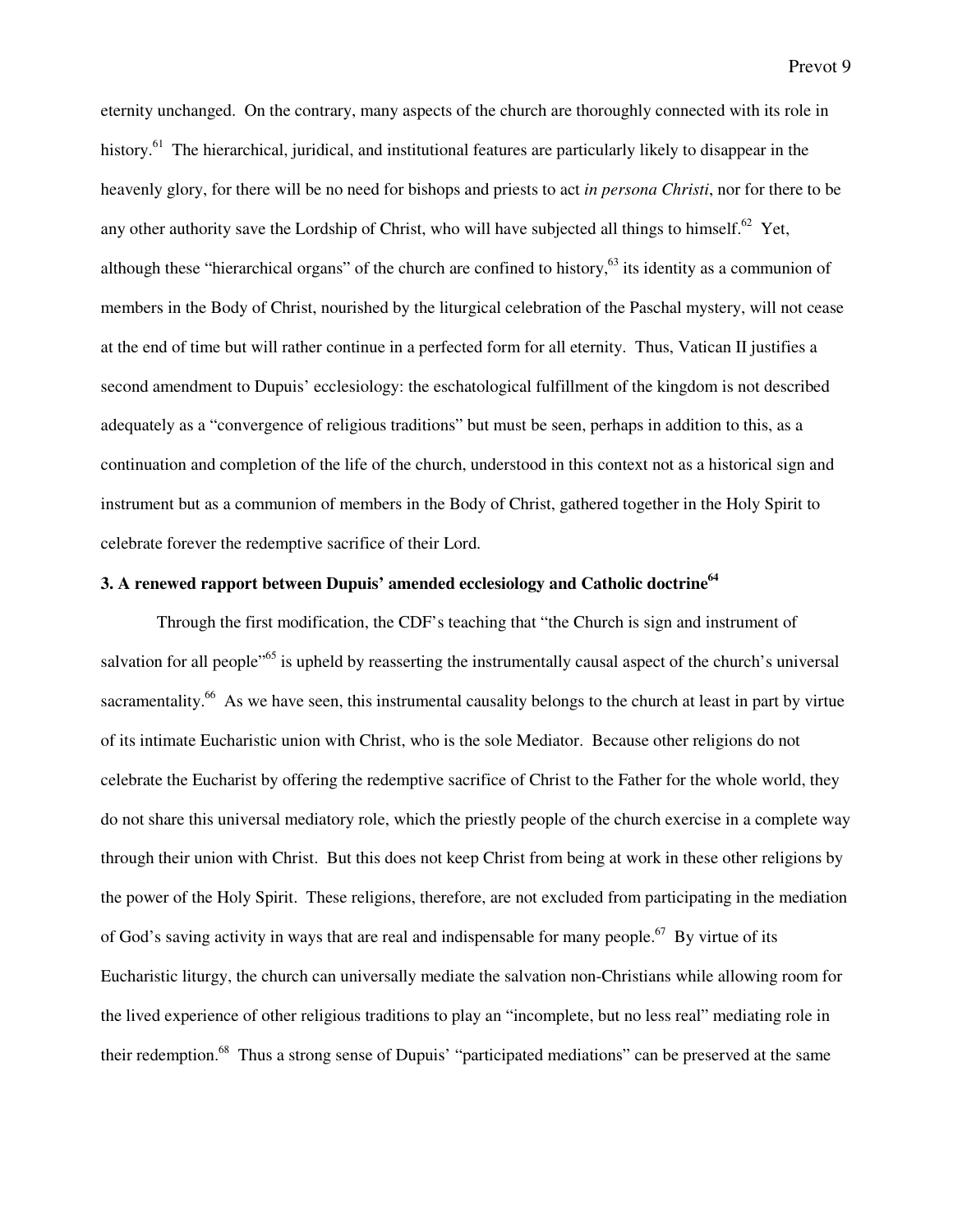time that one amends his position regarding the church's universal instrumental causality to make it more consistent with Catholic doctrine.

The second modification may appear to come dangerously close to rehabilitating the classical teaching of *ex ecclesiam nulla salus*. <sup>69</sup> But if any such rehabilitation were possible, it could happen only by replacing the traditional "exclusivist" meaning with an "inclusivist" intention, which explicitly incorporates the participated mediations of other religions: it would henceforward be correct to say that "there can be no salvation outside the church" only if both "salvation" and "church" are understood in their *eschatological*, rather than their *historical*, sense. One can affirm with Dupuis that the historical emergence of the kingdom and the saving activity of God can be found both outside the church and within other religions while simultaneously maintaining that, at the end of time, all those who are saved will be gathered into the communion of Christ's body which is the church in its heavenly glory. Adopting an eschatological perspective allows one to make an ultimate identification of the church and the kingdom which appears to support the CDF's teaching regarding the "intimate connection between Christ, the kingdom, and the Church."<sup>70</sup> And although Dupuis does not make this eschatological identification explicit, modifying his position to include it does not adversely affect his argument regarding "participated mediations"; nor his sense that the pilgrim church is not an "end in itself" but rather the normative way of signifying and manifesting the kingdom in history; nor even his idea that, in some sense, the eschaton will be characterized by a convergence of religions, insofar as the members of these diverse communities will be brought together into the heavenly kingdom of Christ without losing the personal identities or divinely granted "religious elements<sup> $271$ </sup> which they acquired through various religious traditions. These positions are in no way contradicted by affirming the eschatological finality of the church. Rather, they are supported by being more closely allied with Catholic doctrine.

In short, therefore, a certain kind of sacramental and eschatological ecclesiocentrism need not be incompatible with the main tenets of Dupuis' Christo- and regnocentric perspective. Nor should the ecclesiological aspects of Dupuis' position, with these amendments, be perceived as though they were necessarily in conflict with Catholic teaching regarding the church's intimate connection with salvation and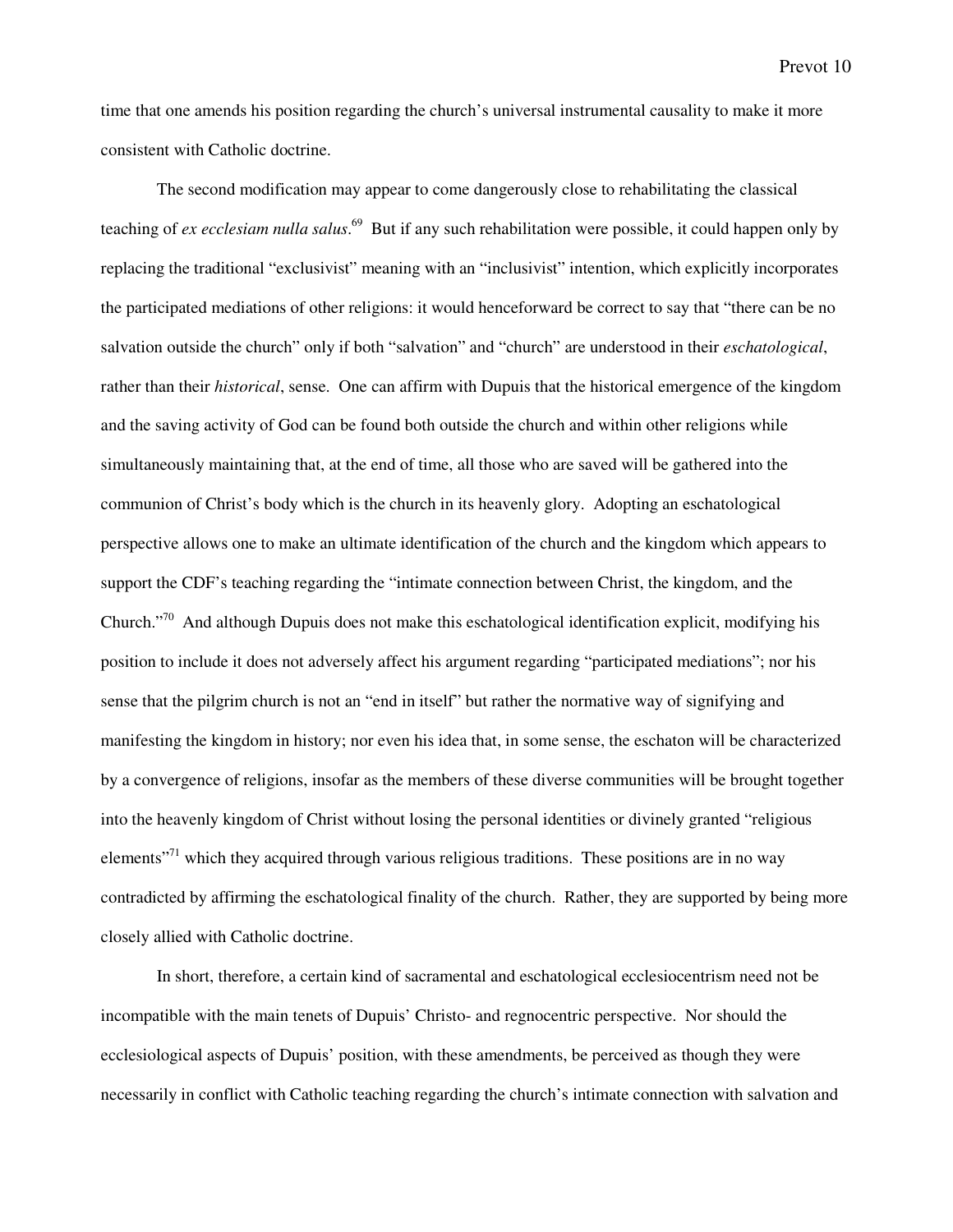the kingdom. By retrieving the universally causal and eschatological aspects of Vatican's Eucharistic ecclesiology, one can solidify Dupuis' paradigm shift and endorse his awareness of God's saving activity in other religious traditions in a way that is more consistent with the official Catholic understanding.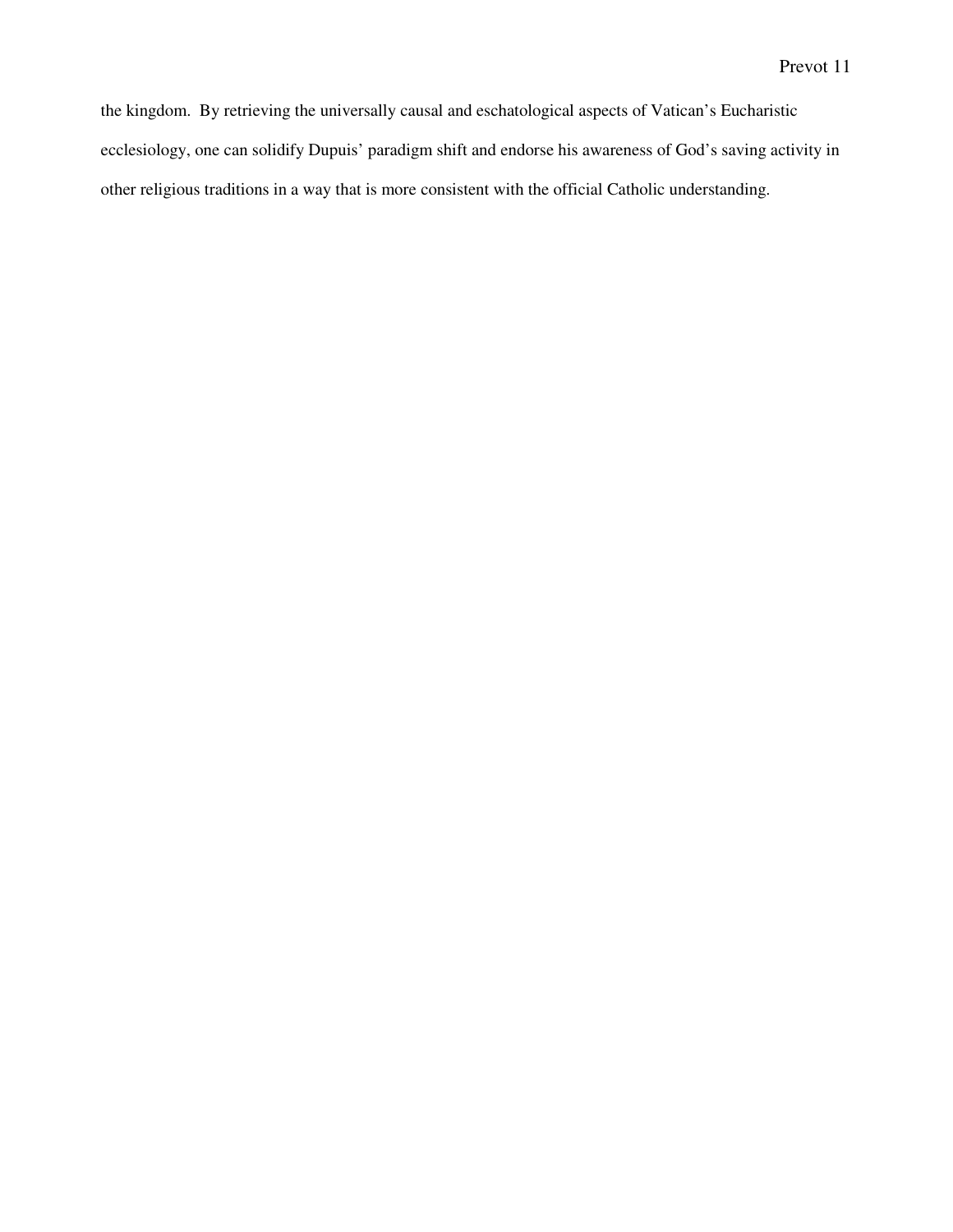## Bibliography

- Congregation for the Doctrine of the Faith. "Notification on the Book *Toward a Christian Theology of Religious Pluralism* by Father Jacques Dupuis, S.J." 2001. <www.vatican.va>
- - . *Dominus Iesus: Declaration on the Unicity and Salvific Universality of Jesus Christ and the Church*. 2000. <www.vatican.va>

Documents of the Second Vatican Council. <www.vatican.va>

Dupuis, Jacques. *Christianity and the Religions: From Confrontation to Dialogue*. Trans. Phillip Berryman. Maryknoll, NY: Orbis Books, 2002.

- - - . *Toward a Christian Theology of Religious Pluralism*. Maryknoll, NY: Orbis Books, 1997.

International Theological Commission. "Christianity and World Religions." *Origins* 27.10 (14 August 1997):

149-166.

- John Paul II. *Redemptoris Missio: On the Permanent Validity of the Church's Missionary Mandate*. 1990. <www.vatican.va>
- McBrien, Richard P. "Dominus Iesus: An Ecclesiological Critique." *Centro Pro Unione* 59 (Spring 2001): 14-22.
- O'Collins, Gerald, S.J. "Jacques Dupuis's Contributions to Interreligious Dialogue." *Theological Studies* 64 (2003): 388-397.
- Sullivan, Francis A. *Salvation Outside the Church? Tracing the History of the Catholic Response*. New York: Paulist, 1992.

- - - . "Ways of Salvation? On the Investigation of Jacques Dupuis." *America* 184.12 (9 April 2001): 28-31.

 $\overline{a}$ 

<sup>&</sup>lt;sup>1</sup> Jacques Dupuis, *Christianity and the Religions: From Confrontation to Dialogue (Maryknoll, NY: Orbis,* 2003), 168.

 $2$  Ibid., 185.

<sup>3</sup> Congregation for the Doctrine of the Faith, "Notification on the Book *Toward a Christian Theology of Religious Pluralism* by Father Jacques Dupuis, S.J." (2001), Preface.

 $<sup>4</sup>$  Ibid., 6.</sup>

<sup>5</sup> *Dominus Iesus*, 18.

<sup>&</sup>lt;sup>6</sup> The CDF agrees with Dupuis that some distinction in history between the kingdom and the church is possible, since "the action of Christ and the Spirit outside the Church's visible boundaries must not be excluded" (ibid., 19). Yet the question to be asked here is whether Dupuis' way of formulating this distinction implies too much separation.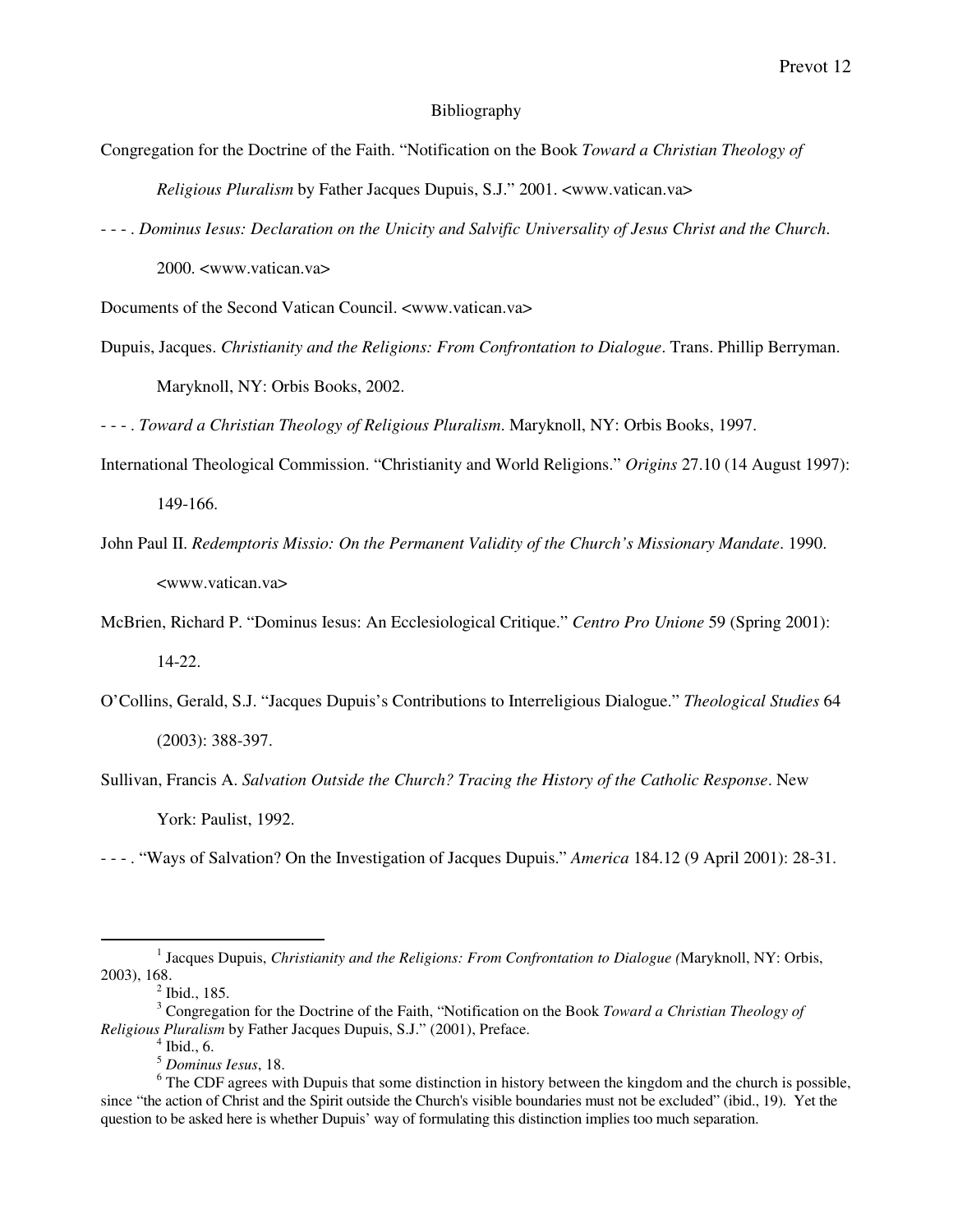7 *Lumen gentium*, 48.

8 This work will be analyzed instead of *Toward a Christian Theology of Religious Pluralism* (Maryknoll, NY: Orbis, 1997) because it contains Dupuis' most recent account of his theological proposal, as he explains in the Introduction (*Christianity*, 1-2).

<sup>9</sup> *Christianity*, 169.

 $^{10}$  Ibid., 77.

 $\overline{a}$ 

 $11$  For Dupuis, "Christocentrism" implies that God's saving activity in the world is always mediated, not only through the mission of the Son, but also through the distinct but inseparable mission of the Holy Spirit (ibid., 83). Hence, Dupuis' Christocentrism entails both a Christological and pneumatological focus.

 $^{12}$  Ibid., 77.

<sup>13</sup> Ibid., 110.

<sup>14</sup> Ibid., 97.

<sup>15</sup> Ibid., 139.

<sup>16</sup> Ibid., 199.

<sup>17</sup> Ibid., 80.

<sup>18</sup> Ibid., 199.

<sup>19</sup> For Dupuis, regnocentrism is not equivalent to non-Christic theocentrism, as it is for some (*Christianity*, 79). <sup>20</sup> Ibid., 196.

<sup>21</sup> Ibid., 206.

<sup>22</sup> Ibid., 207. "Membership," in this sense, extends as far as the various "degrees of communion" discussed in the documents of Vatican II, but no further (cf. *Unitatis Redintegratio*, 3). Those who are not in any degree of communion with the church, by some form of implicit or explicit baptism, are not included among its members. Dupuis would maintain the possibility that those who are "outside" the church in this sense are nevertheless capable of being "within" the kingdom—i.e., included in the saving activity of God, mediated by the Son in the Spirit.

<sup>23</sup> *Christianity*, 210.

<sup>24</sup> Ibid., 211.

<sup>25</sup> Ibid., 210.

<sup>26</sup> Ibid., 215.

 $27$  Ibid., 210. It is difficult to see exactly what Dupuis means by this distinction between "explicit" and "implicit" mediation, insofar as he addresses the latter term only by calling it "difficult to conceive." Thus, it is not clear what difference this distinction makes to Dupuis' apparent exclusion of instrumental causality from the church's universal sacramentality.

 $^{28}$  Ibid., 211. In his earlier work, Dupuis explains this distinction between efficient and final causality in terms of "descending" and "ascending" mediations of the church: because they are "ascending," intercessory prayers would not be efficiently causal, even in an instrumental sense, but only morally causal (*Toward*, 350). Yet it is not clear why these distinctions should be so tightly mapped onto one another, nor in particular why "ascending" prayers inspired by the Holy Spirit and essential to the church's Eucharistic liturgy could not be seen as instrumental mediations of God's grace for the whole world.

<sup>29</sup> *Christianity*, 208.

<sup>30</sup> *Lumen gentium*, 8.

<sup>31</sup> *Christianity*, 209.

<sup>32</sup> Ibid., 216.

<sup>33</sup> Ibid., 214.

<sup>34</sup> Ibid., 216.

 $35$  Dupuis does call the church an "eschatological community" (ibid., 189), but this expression should be understood with reference to the historical church's universal signification (and instrumental causation for its members) of the eschatological kingdom, and not with reference to any ultimate eschatological *identification of the church with* the kingdom. This interpretation is supported by Dupuis' explicit rejection of the idea of an "eschatological church" in his earlier book, in opposition to the views of Avery Dulles and B. Mondin (*Toward*, 357).

<sup>36</sup> Dupuis affirms that "the religious practices and sacramental rites of other religions are not on the same level as the Christian sacraments deriving from Jesus Christ" (*Christianity*, 188), but he adds that we "must attribute to them a certain mediation of grace" (ibid., 189). According to his terminology, other religions constitute "participated mediations" of grace, which are "incomplete, but no less real," whereas the church "openly and explicitly" offers its members a "complete mediation" of grace (ibid.).

<sup>37</sup> Ibid., 194.

 $38$  Ibid.